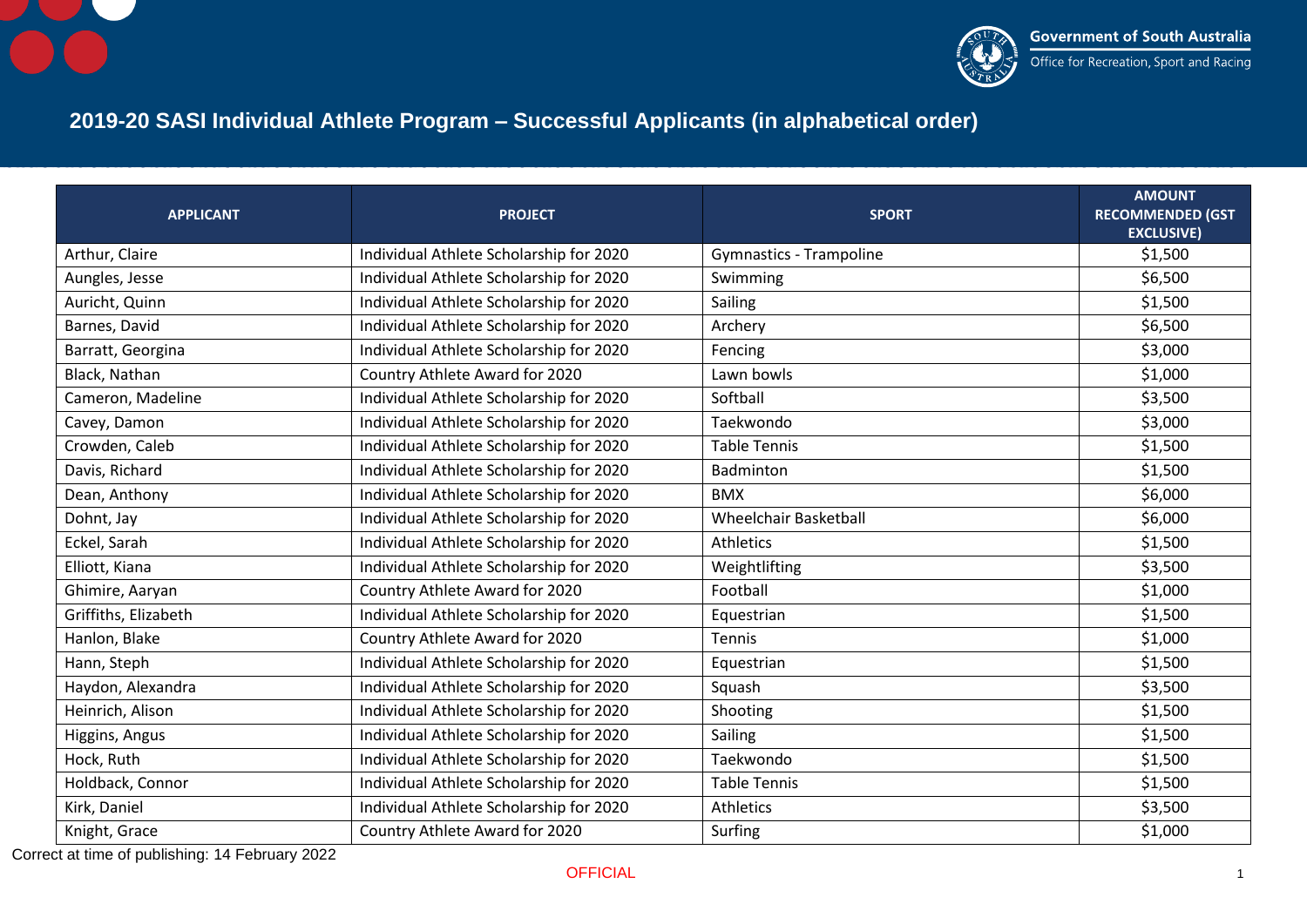

Office for Recreation, Sport and Racing

| <b>APPLICANT</b>     | <b>PROJECT</b>                          | <b>SPORT</b>        | <b>AMOUNT</b><br><b>RECOMMENDED (GST</b><br><b>EXCLUSIVE)</b> |
|----------------------|-----------------------------------------|---------------------|---------------------------------------------------------------|
| Lambert, Jordan      | Individual Athlete Scholarship for 2020 | Softball            | \$3,500                                                       |
| Lee, Isaiah          | Individual Athlete Scholarship for 2020 | <b>Table Tennis</b> | \$1,500                                                       |
| Linn, Sophie         | Individual Athlete Scholarship for 2020 | Triathalon          | \$1,500                                                       |
| Mackenzie, Joal      | Individual Athlete Scholarship for 2020 | Sailing             | \$1,500                                                       |
| Meaney, Matt         | Individual Athlete Scholarship for 2020 | Sailing             | \$1,500                                                       |
| Min, James           | Individual Athlete Scholarship for 2020 | Ice Skating         | \$3,000                                                       |
| Moloney, Grace       | Country Athlete Award for 2020          | Lawn Bowls          | \$1,000                                                       |
| Moore, Jesse         | Individual Athlete Scholarship for 2020 | Gymnastics          | \$1,500                                                       |
| Phillipps, Talia     | Country Athlete Award for 2020          | Hockey              | \$1,000                                                       |
| Pressler, Kalyce     | Country Athlete Award for 2020          | Swimming            | \$1,000                                                       |
| Robinson, Chelsea    | Individual Athlete Scholarship for 2020 | Softball            | \$3,500                                                       |
| Roeger, Michael      | Individual Athlete Scholarship for 2020 | <b>Athletics</b>    | \$6,500                                                       |
| Rosa, Shane          | Individual Athlete Scholarship for 2020 | <b>BMX</b>          | \$3,000                                                       |
| Ruediger, Wayne      | Individual Athlete Scholarship for 2020 | Lawn Bowls          | \$3,500                                                       |
| Sands, Hayley        | Individual Athlete Scholarship for 2020 | <b>Table Tennis</b> | \$1,500                                                       |
| Staben, Tyrone       | Individual Athlete Scholarship for 2020 | Taekwondo           | \$1,500                                                       |
| Stenson, Jessica     | Individual Athlete Scholarship for 2020 | Athletics           | \$3,500                                                       |
| Stephens, Clay       | Individual Athlete Scholarship for 2020 | Gymnastics          | \$1,500                                                       |
| Tallent, Jared       | Individual Athlete Scholarship for 2020 | <b>Athletics</b>    | \$6,500                                                       |
| Thompson, Jack       | Individual Athlete Scholarship for 2020 | Golf                | \$1,500                                                       |
| Tidswell, Matthew    | Individual Athlete Scholarship for 2020 | <b>BMX</b>          | \$1,500                                                       |
| Trzcinski, Stephanie | Individual Athlete Scholarship for 2020 | Softball            | \$3,500                                                       |
| Tscharke, Amanda     | Individual Athlete Scholarship for 2020 | <b>Table Tennis</b> | \$1,500                                                       |
| Vincent, Isabella    | Individual Athlete Scholarship for 2020 | Swimming            | \$3,000                                                       |
| von Einem, Sam       | Individual Athlete Scholarship for 2020 | <b>Table Tennis</b> | \$6,500                                                       |
| West, Alyssa         | Individual Athlete Scholarship for 2020 | Water Polo          | \$1,500                                                       |
| White, Belinda       | Individual Athlete Scholarship for 2020 | Softball            | \$6,000                                                       |

Correct at time of publishing: 14 February 2022